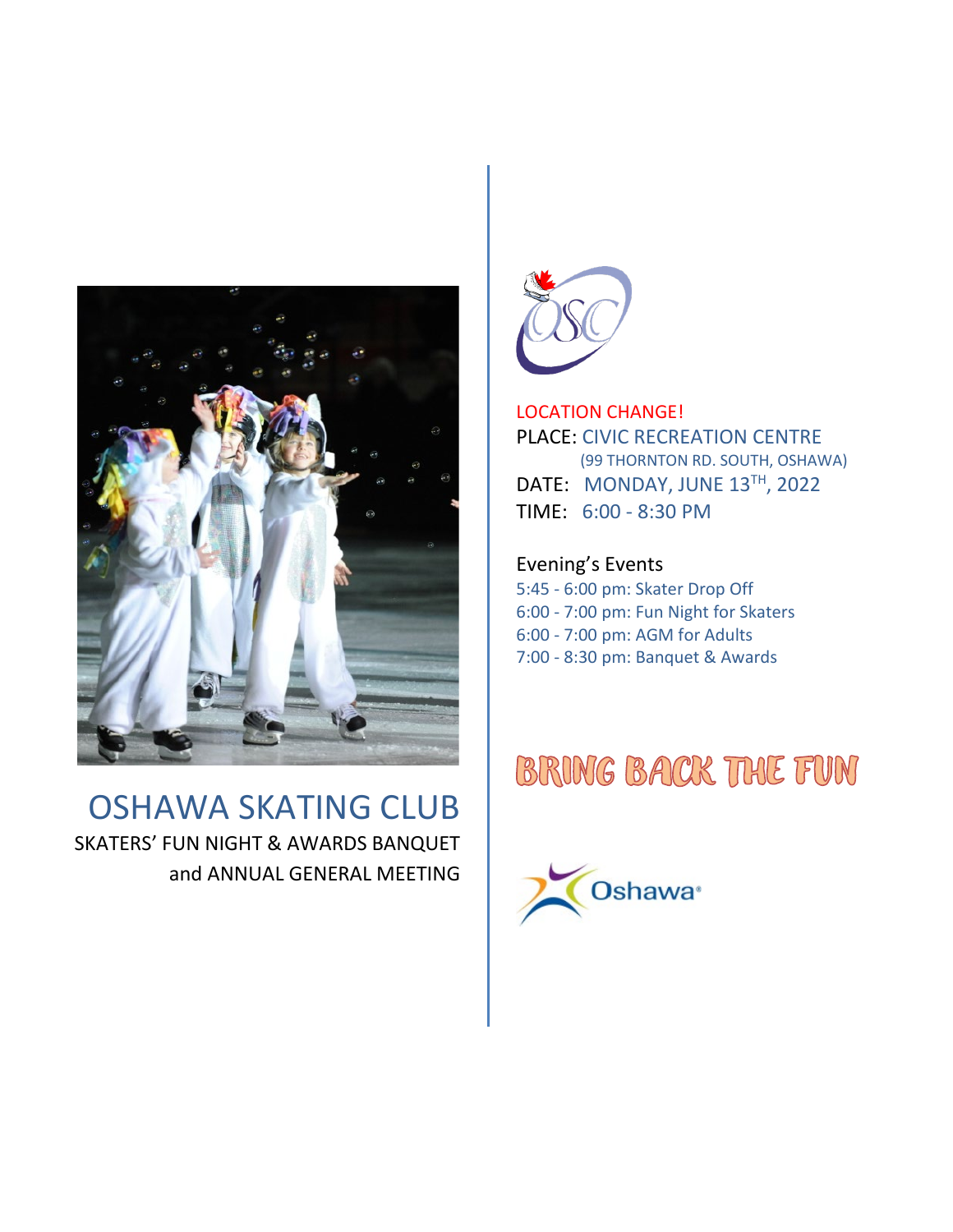

#### **Annual General Meeting**

Monday, June 13<sup>th</sup>, 2022 6:00PM-7:00PM Civic Recreation Centre Bobby Orr Room

#### **Agenda**

- 1. Reading of the notice of meeting
- 2. Quorum
- 3. Approval of Agenda
- 4. Minutes of preceding Annual General Meeting (virtual Sep 26, 2021)
- 5. President's Report
- 6. Treasurer's Report—annual financial statement
- 7. Report of Committees/Directors:
	- a. Test Chair Report
	- b. Fundraising Report
	- c. Programs Report
	- d. Events Report
- 8. Confirmation of actions taken by the Board
- 9. Amendments to the Constitution and By-Laws
- 10. Election of the Board of Directors
- 11. Appointment of Auditors
- 12. New Business
- 13. Adjournment